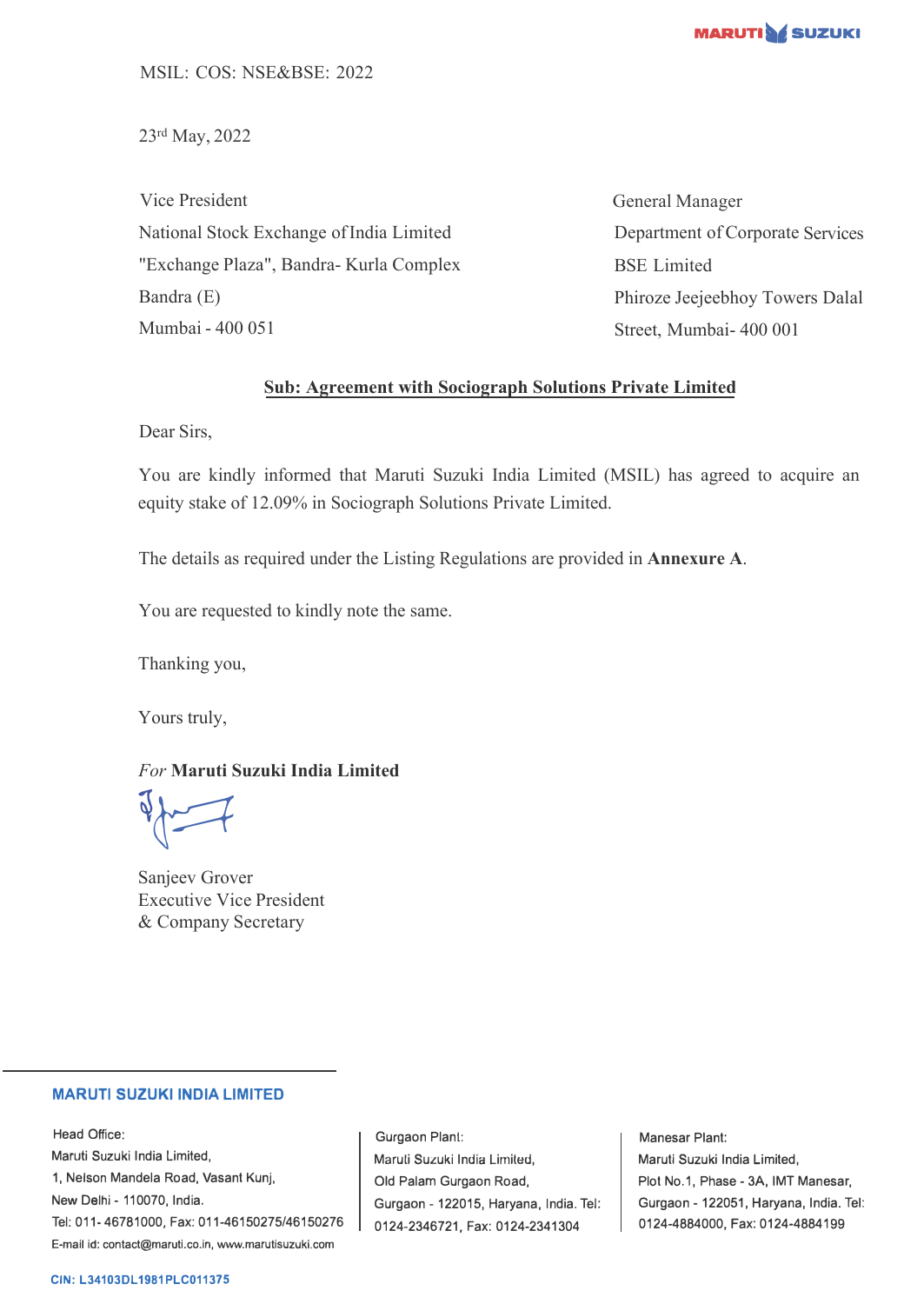| <b>Particulars</b>                                                                                                                                                                                                                                                                                | <b>Details</b>                                                                                                                                                                                                                                                                                                                                                          |
|---------------------------------------------------------------------------------------------------------------------------------------------------------------------------------------------------------------------------------------------------------------------------------------------------|-------------------------------------------------------------------------------------------------------------------------------------------------------------------------------------------------------------------------------------------------------------------------------------------------------------------------------------------------------------------------|
| a) Name of the target entities, details in brief                                                                                                                                                                                                                                                  | Solutions<br>Limited<br>Private<br>Sociograph                                                                                                                                                                                                                                                                                                                           |
| such as size, turnover etc.;                                                                                                                                                                                                                                                                      | (SSPL)                                                                                                                                                                                                                                                                                                                                                                  |
|                                                                                                                                                                                                                                                                                                   | <b>Turnover:</b><br>2018-19 : INR 2,056,288<br>2019-20: INR 51,15,997<br>2020-21: INR 1,20,62,304<br>2021-22 : INR 3,03,87,107 (Provisional)                                                                                                                                                                                                                            |
| b) Whether the acquisition would fall within<br>related party transaction(s) and whether the<br>promoter/ promoter group/ group companies<br>have any interest in the entity being acquired?<br>If yes, nature of interest and details thereof and<br>whether the same is done at "arm's length"; | The acquisition of stake in SSPL does not fall<br>within<br>related<br>party<br>transaction.<br>The<br>promoter/ promoter group/ group companies<br>do not have any interest in SSPL.                                                                                                                                                                                   |
| c) Industry to which the entity being acquired<br>belongs;                                                                                                                                                                                                                                        | <b>Information Technology</b>                                                                                                                                                                                                                                                                                                                                           |
| d) Objects and effects of acquisition (including<br>but not limited to, disclosure of reasons for<br>acquisition of target entity, if its business is<br>outside the main line of business of the listed<br>entity);                                                                              | The investment would help MSIL to strengthen<br>its offering to customers by creating a<br>customized sales experiences on the web, virtual<br>reality and augmented reality.                                                                                                                                                                                           |
| e) Brief details of any governmental<br><b>or</b><br>approvals<br>required<br>for<br>regulatory<br>the<br>acquisition;                                                                                                                                                                            | No approval required                                                                                                                                                                                                                                                                                                                                                    |
| f) Indicative time period for completion of the<br>acquisition;                                                                                                                                                                                                                                   | June, 2022                                                                                                                                                                                                                                                                                                                                                              |
| g) Nature of consideration - whether cash<br>consideration or share swap and details of the<br>same;                                                                                                                                                                                              | <b>Cash Consideration</b>                                                                                                                                                                                                                                                                                                                                               |
| h) Cost of acquisition or the price at which the<br>shares are to be acquired;                                                                                                                                                                                                                    | INR 1,99,90,742                                                                                                                                                                                                                                                                                                                                                         |
| i) Percentage of shareholding/control acquired<br>and/or number of shares to be acquired;                                                                                                                                                                                                         | 12.09%                                                                                                                                                                                                                                                                                                                                                                  |
| j) Brief background about the entity acquired in<br>terms of products/line of business acquired, date of<br>incorporation, history of last 3 years turnover,<br>country in which the acquired entity has presence<br>and any other significant information (in brief);                            | SSPL is an artificial intelligence (AI) software<br>company that specializes in a visual AI platform<br>predominantly used to help enterprises improve<br>sales experiences and improve efficiency in their<br>business. SSPL works with leading enterprises in<br>different verticals, delivering quantifiable Return<br>on Investments by improving business metrics. |